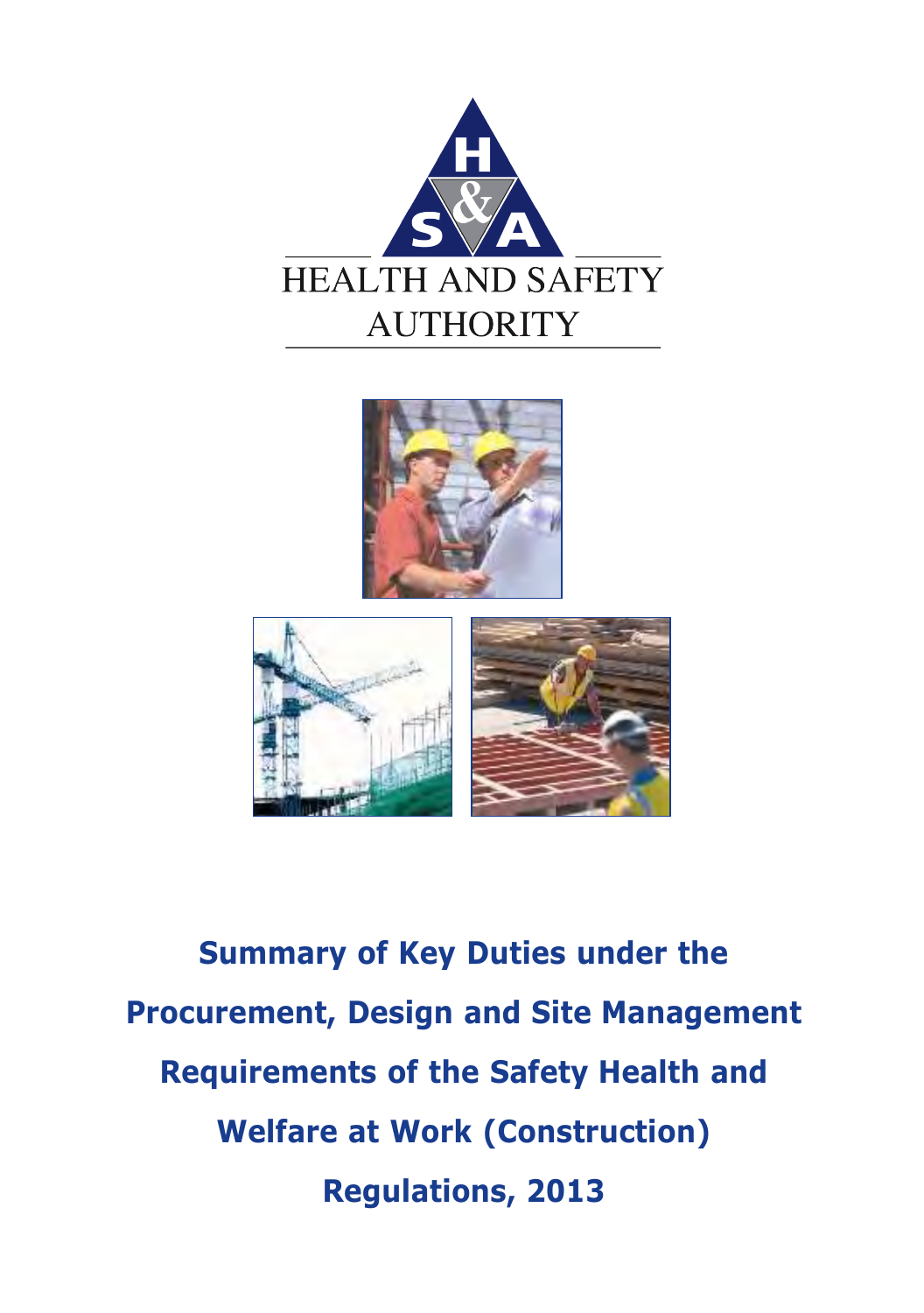**This leaflet sets out the key duties of clients, designers, project supervisors and contractors under the Design and Management sections of the Construction Regulations. It is not a legal interpretation, the regulations set out the specific legal requirements.**

The Safety Health and Welfare at Work (Construction) Regulations, 2013 apply to you if you are a client having construction work done, a designer preparing plans and specifications or you are a contractor or employer whose employees carry out or manage construction work.

The definition of construction work is wide and includes building work, civil engineering work and any engineering construction work.

### **Good Planning**

The construction sector includes a wide range of activities and hazards and good management of construction projects is essential to prevent workplace accidents.

The hazards most associated with fatalities in construction include: falls from a height, site vehicles, falling or collapsing material (including trench accidents) and contact with overhead electricity **lines** 

Workers in the construction sector suffer from a high rate of injury; the types of injury include manual handling, slip and trips, falling or collapsing material and falls from a height.

Investigation of Construction sector fatalities has shown that head office factors such as procurement, design, management commitment and resources were associated with a quarter of fatalities. Site management failures were associated with half of fatalities and workers taking risks were associated with a further quarter.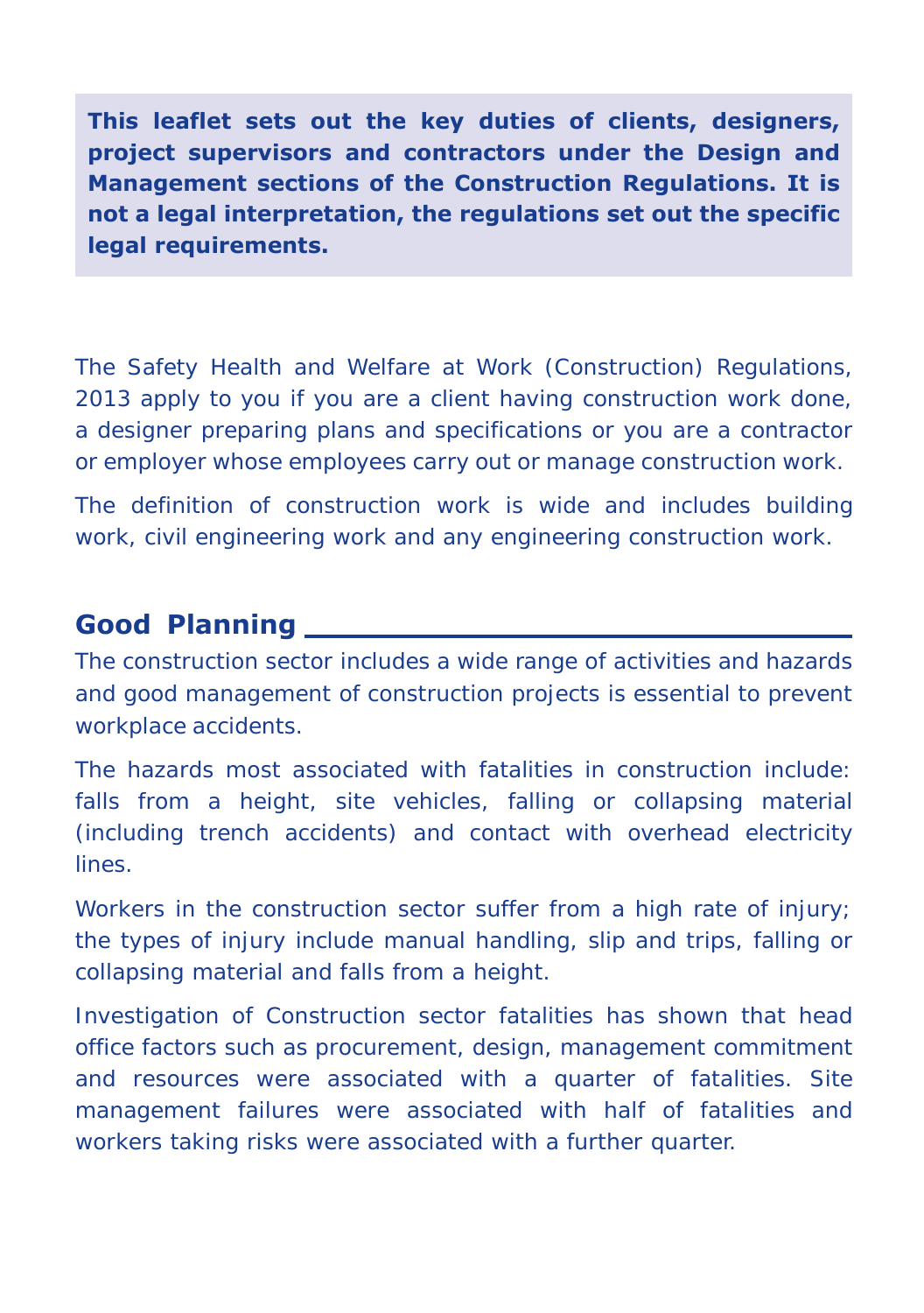You will prevent death and injury on your project and comply with the law by requiring that the construction process, from procurement to design and construction is planned, managed and co-ordinated to prevent injury.

#### **Client Duties**

The Authority's experience is that where clients take a pro-active approach to safety the overall standard of safety on site increases greatly.

You are a client if you are a person (including a company) for whom construction work is being carried out.

As a client you must, for every project:

▲ Be satisfied that each designer and contractor appointed has adequate training, knowledge, experience and resources for the work to be performed

For every project that involves a particular risk or is scheduled to last longer than 30days / 500 person days or involves more than one contractor you must also:

- ▲ Appoint, in writing before design work starts, a project supervisor for the design process (PSDP) who has adequate training, knowledge, experience and resources
- ▲ Appoint, in writing before construction begins, a project supervisor for the construction stage (PSCS) who has adequate training, knowledge, experience and resources
- ▲ Co-operate with the project supervisor and supply necessary information
- ▲ Retain and make available the Safety File for the completed structure. The Safety File contains information on the completed structure that will be required for future maintenance or renovation
- ▲ Provide a copy of the safety and health plan prepared by the PSDP to every person tendering for the project (for projects on domestic dwellings, and not in the furtherance of a business, trade or undertaking, it is sufficient to provide a copy of the preliminary safety and health plan to the PSCS once appointed). The Safety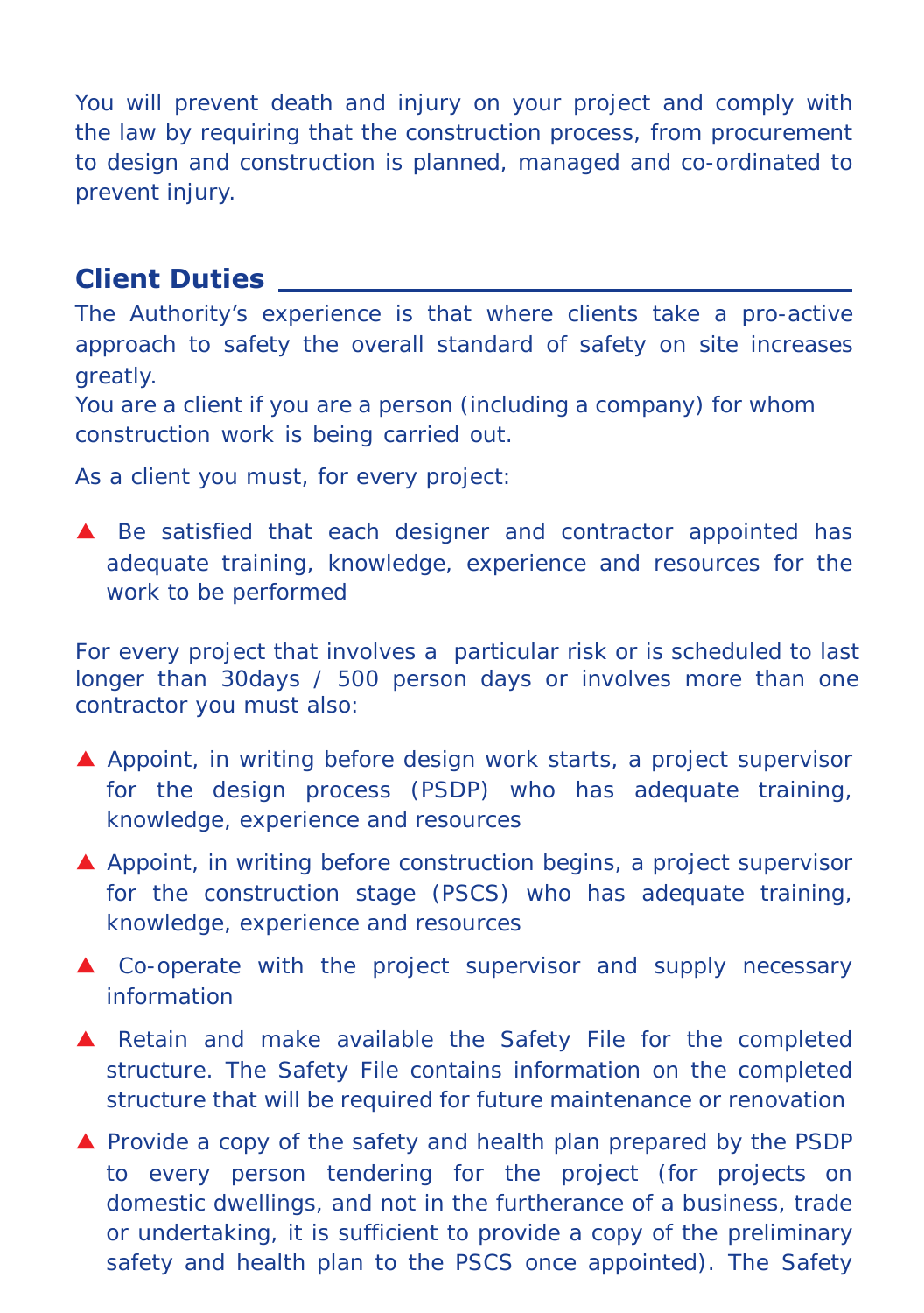Plan documents how health and safety on the project will be managed up to project completion

▲ Notify the Authority of the appointment of the PSDP where construction is likely to take more than 500 person days or 30 working days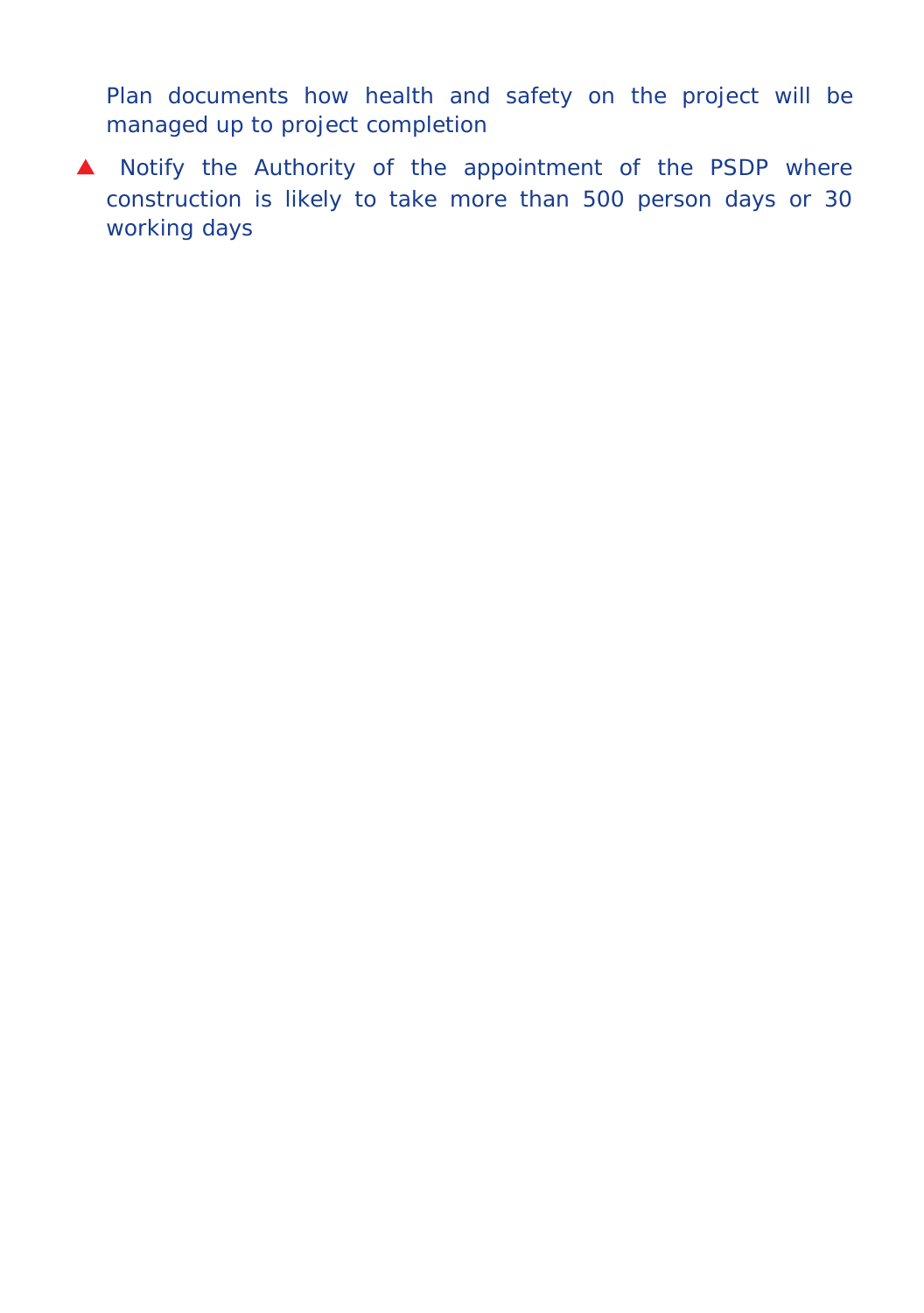## **Designer Duties**

You are a designer if you are engaged in preparing drawings, particulars, specifications, calculations and bills of quantities in relation to a project.

As a designer you must:

▲ Identify any hazards that your design may present during construction and subsequent maintenance

- ▲ Where possible, eliminate the hazards or reduce the risk e.g. can roof-mounted equipment be placed at ground level or can guardrails be provided to protect workers from falling?
- ▲ Communicate necessary control measures, design assumptions or remaining risks to the PSDP so they can be dealt with in the Safety and Health Plan
- ▲ Co-operate with other designers and the PSDP or PSCS

Take account of any existing safety and health plan or safety file

- ▲ Comply with directions issued by the PSDP or PSCS
- ▲ Where no PSDP has been appointed, inform the client that a PSDP must be appointed

The Safety Health and Welfare at Work Act 2005 requires designers to ensure that the project is capable of being constructed to be safe, can be maintained safely and complies with all relevant health and safety legislation.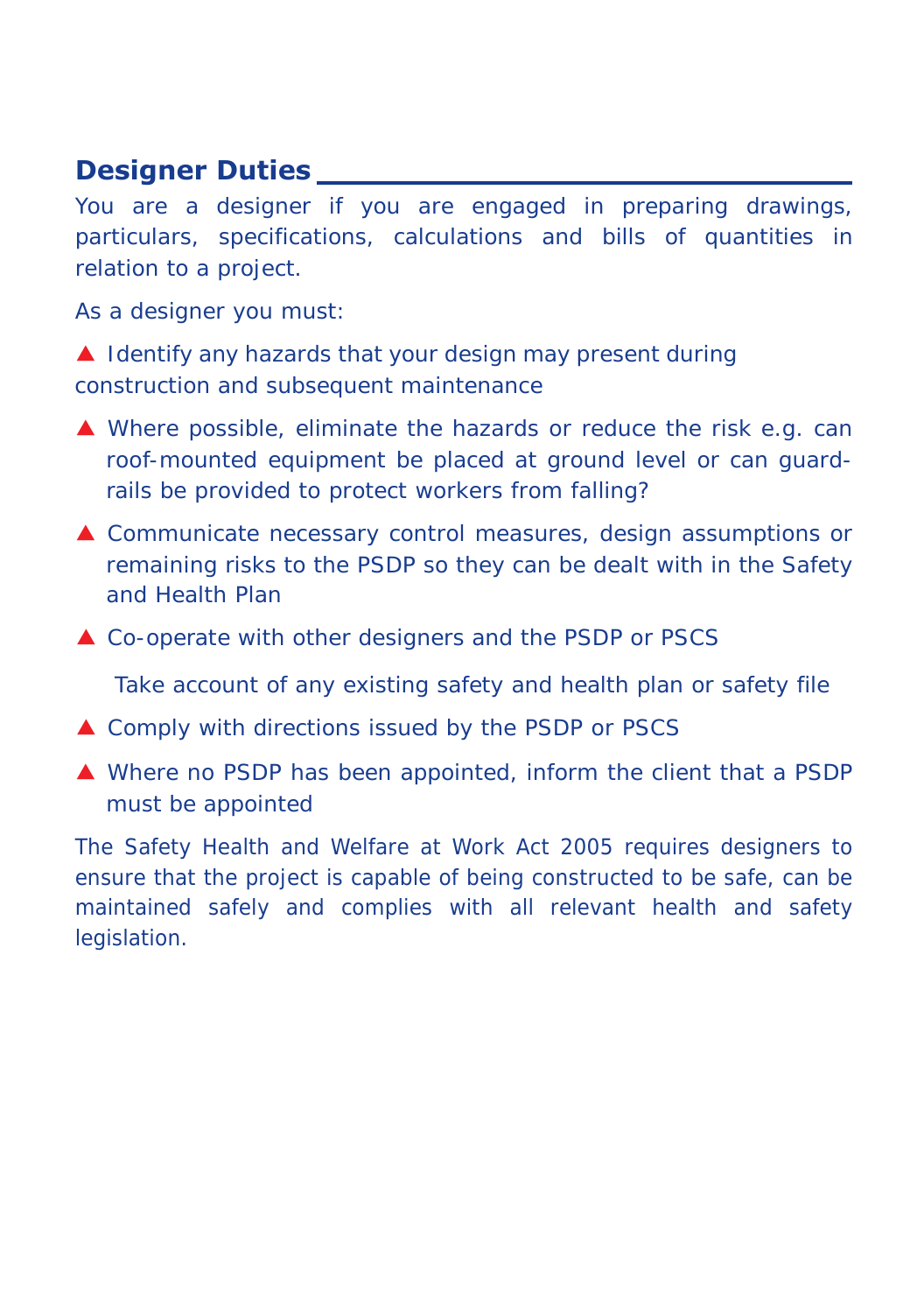#### **Project Supervisor for the Design Process (PSDP) Duties**

A competent PSDP must be appointed, in writing, by the client for each project. In many cases the PSDP is a designer who has the necessary competence to fulfil the role of PSDP

As the PSDP your key role is to ensure co-ordination of the work of designers throughout the project.

As a PSDP you must:

- ▲ Identify hazards arising from the design or from the technical, organisational, planning or time related aspects of the project
- ▲ Where possible, eliminate the hazards or reduce the risk
- ▲ Communicate necessary control measure, design assumptions or remaining risks to the PSCS so they can be dealt with in the Safety and Health Plan
- ▲ Ensure that the work of designers is coordinated to ensure safety
- ▲ Organise co-operation between designers
- ▲ Prepare a written safety and health plan for any project where construction will take more than 500 person days or 30 working days or there is a Particular Risk and deliver it to the client prior to tender.
- ▲ Prepare a safety file for the completed structure and give it to the client
- ▲ Notify the Authority and client of non-compliance with any written directions issued

The PSDP may issue directions to designers or contractors or others.

### **Project Supervisor Construction Stage (PSCS) Duties**

A competent PSCS must be appointed, in writing, by the client for each project. In many cases the PSCS is a contractor who has the necessary competence to fulfil the role of PSCS

As the PSCS your key role is the coordination of the construction of the project.

As a PSCS you must:

▲ Co-ordinate the identification of hazards, the elimination of the hazards or the reduction of risks during construction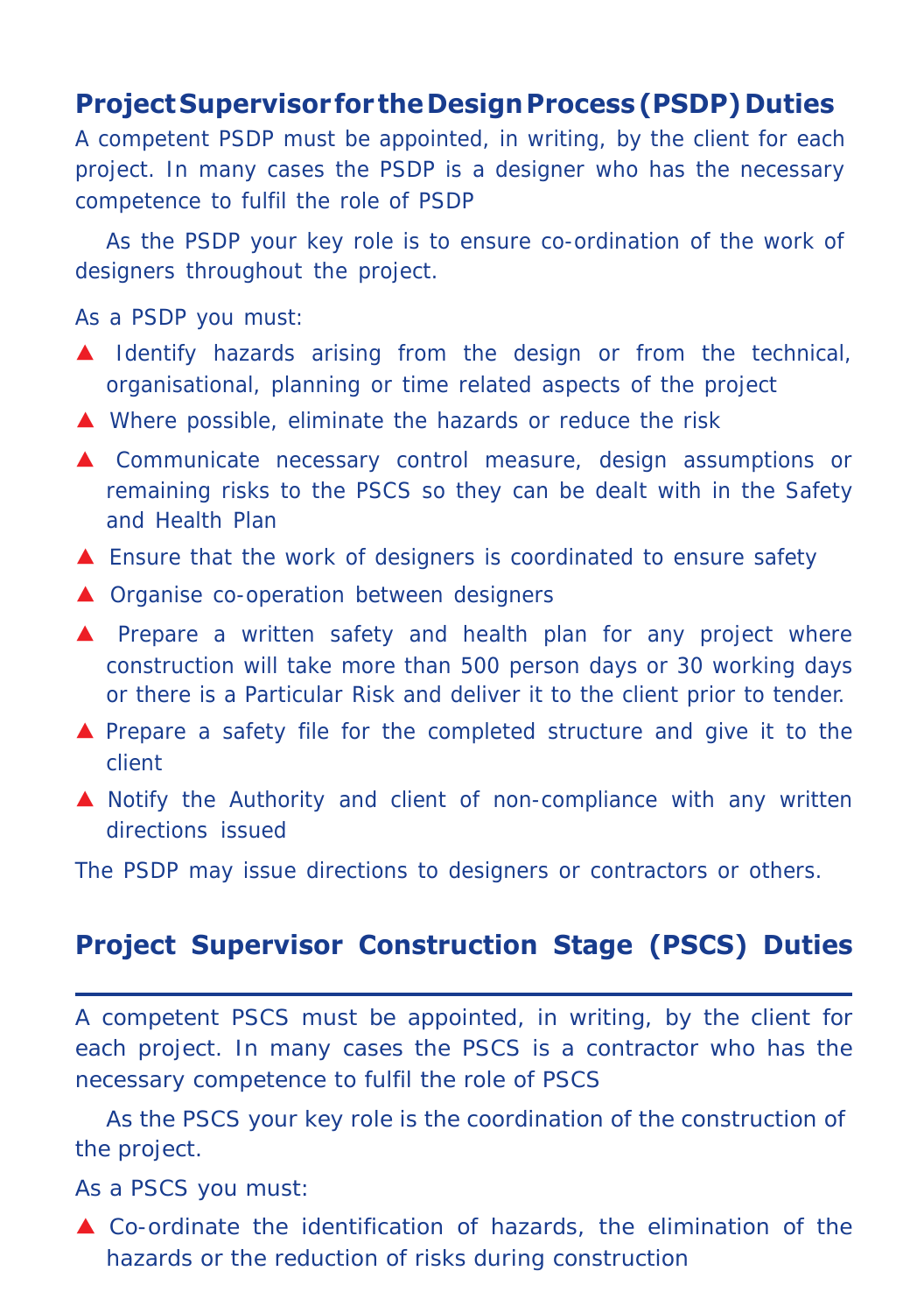- ▲ Develop the Safety and Health Plan initially prepared by the PSDP before construction commences
- ▲ Co-ordinate the implementation of the construction regulations by contractors
- ▲ Organise cooperation between contractors and the provision of information
- ▲ Co-ordinate the reporting of accidents to the Authority
- ▲ Notify the Authority before construction commences where construction is likely to take more than 500 person days or 30 working days
- ▲ Provide information to the site safety representative
- ▲ Co-ordinate the checking of safe working procedures
- ▲ Coordinate measures to restrict entry on to the site
- ▲ Co-ordinate the provision and maintenance of welfare facilities
- ▲ Co-ordinate arrangements to ensure that craft, general construction workers and security workers have a Safety Awareness card, e.g. Safe Pass and a Construction Skills card where required
- ▲ Co-ordinate the appointment of a site safety representative where there are more than 20 persons on site
- ▲ Appoint a safety adviser where there are more than 100 on site
- ▲ Provide all necessary safety file information to the PSDP
- ▲ Monitor the compliance of contractors and others and take corrective action where necessary.
- ▲ Notify the Authority and the client of non-compliance with any written directions issued

The PSCS may issue directions to designers or contractors.

#### **Duties of Contractors**

You are a contractor if you are an employer whose employees carry out or manage construction work. Local Authorities, manufacturers and selfemployed persons may also be "contractors" under these regulations.

The contractor has significant duties relating to a wide range of issues. Some of these duties are summarised below.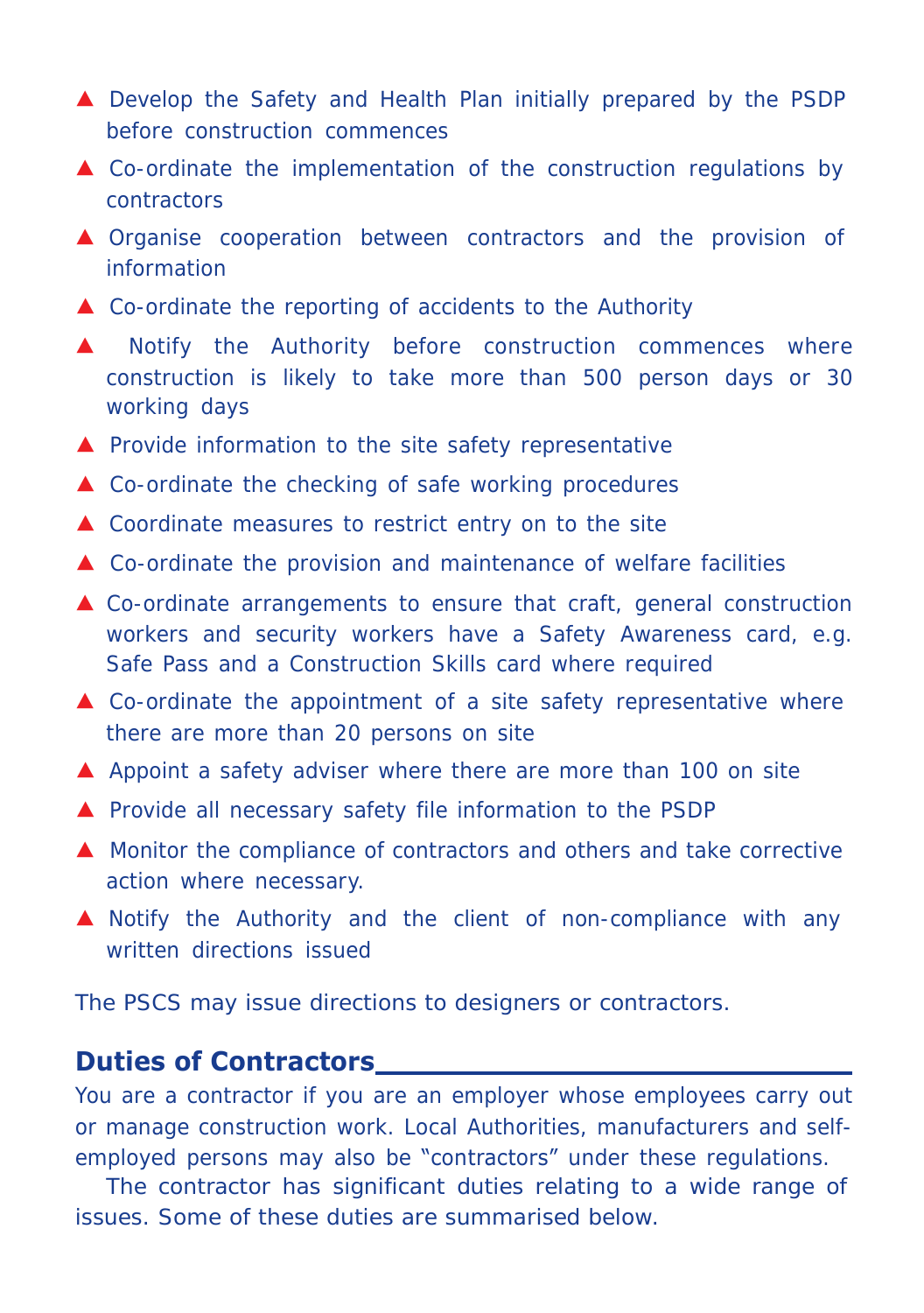As a contractor you must:

- ▲ Co-operate with the PSCS Provide a copy of your safety statement and relevant information to the PSCS
- ▲ Promptly provide the PSCS with information required for the safety file
- ▲ Comply with directions of Project Supervisors
- ▲ Report accidents to the Authority and to the PSCS where an employee cannot perform their normal work for more than 3 days
- ▲ Comply with site rules and the safety and health plan and ensure that your employees comply
- ▲ Identify hazards, eliminate the hazards or reduce risks during construction
- ▲ Facilitate the Site Safety Representative
- ▲ Ensure that relevant workers have a safety awareness card and a construction skills card where required
- ▲ Provide workers with site specific induction
- ▲ Appoint a safety officer where there are more than 20 on site or 30 employed
- ▲ Consult workers and Safety Representatives
- ▲ Monitor compliance and take corrective action
- ▲ Where no PSCS has been appointed, inform the client that a PSCS must be appointed